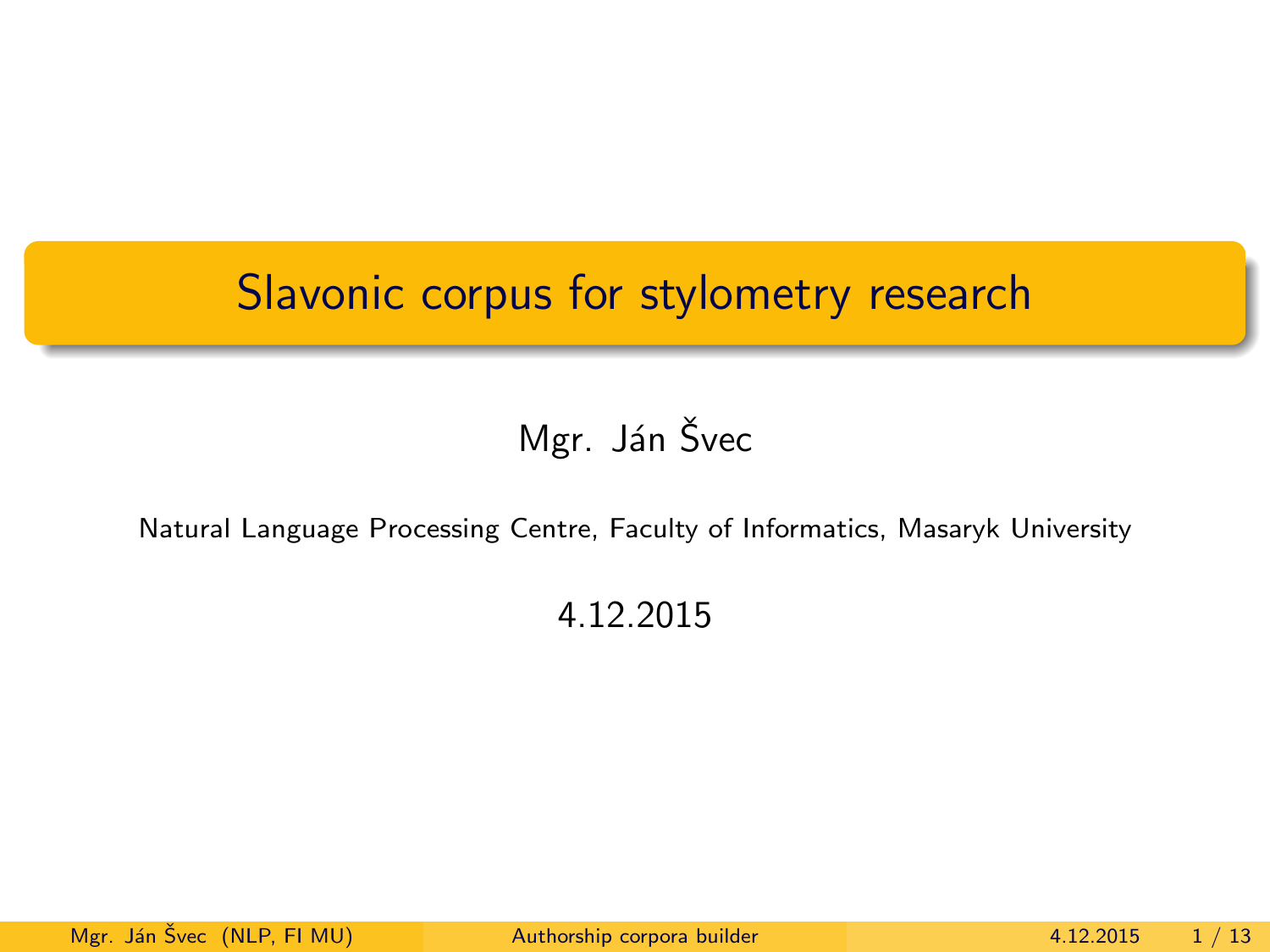- Having large amounts of data remains the key to reliable results in computational stylometry.
- Data sources for stylometry research in dominant languages:
	- $\triangleright$  e-mail corpus Enron [\[KY04\]](#page-12-1),
	- $\triangleright$  age and gender corpus of Moshe Koppel [\[KSAP06\]](#page-12-2).
- Lack of data for under-represented languages (such as languages of Visegrád Four)
	- $\triangleright$  Stylometric corpus for Czech language containing texts written by pupils at school  $[\hat{U}$ CNK FF UK13].
- We contribute to stylometry data sources by building *Slavonic corpus*.
- Corpus was built from web by analysis websites based on *template*.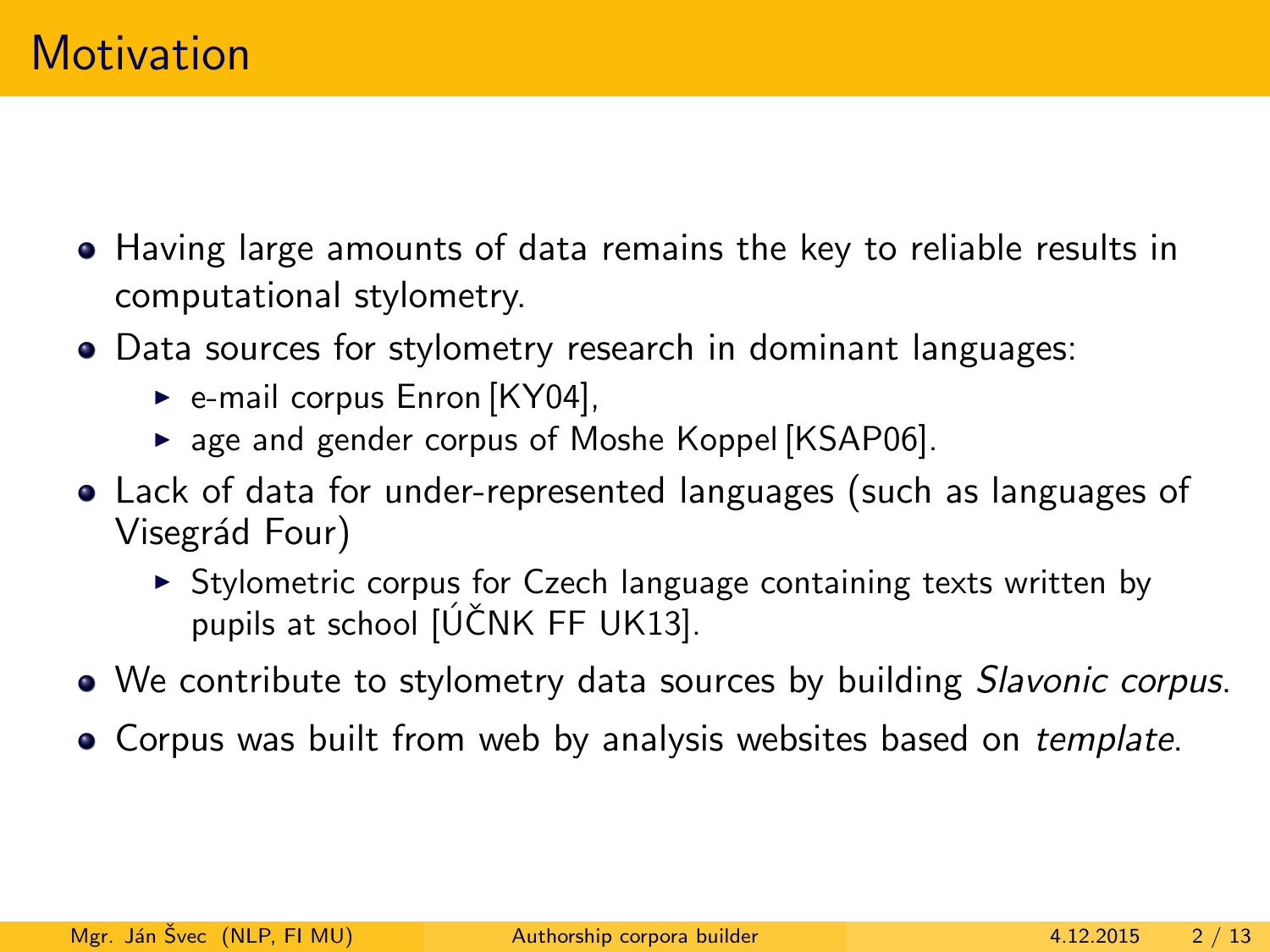#### Authorship corpora builder - system summary

- Downloading documents within one domain by modified Crawler4j $^1$ .
	- $\triangleright$  input URL of domain,
	- $\triangleright$  settings (number of pages, politeness, crawl depth, category limitation, threshold for cleaning),
	- $\triangleright$  name of file hash value of file.
- Preprocessing by  $\text{Isoup}^2$ :
	- $\triangleright$  validation of documents.
	- $\triangleright$  removing unnecessary tags (script, style, comments),
	- $\blacktriangleright$  file minimalization.
- Detection of structure by adapted algorithm Site Style Tree, removing the boilerplate.
- Extraction of meta-information by novel heuristic algorithms

 $^2$ Jsoup: Java HTML Parser, <code><http://jsoup.org/></code>

Mgr. Ján Švec (NLP, FLMU) <sup>2</sup> [Authorship corpora builder](#page-0-0) 4.12.2015 3 / 13

<sup>1</sup>Crawler4j, <https://github.com/yasserg/crawler4j>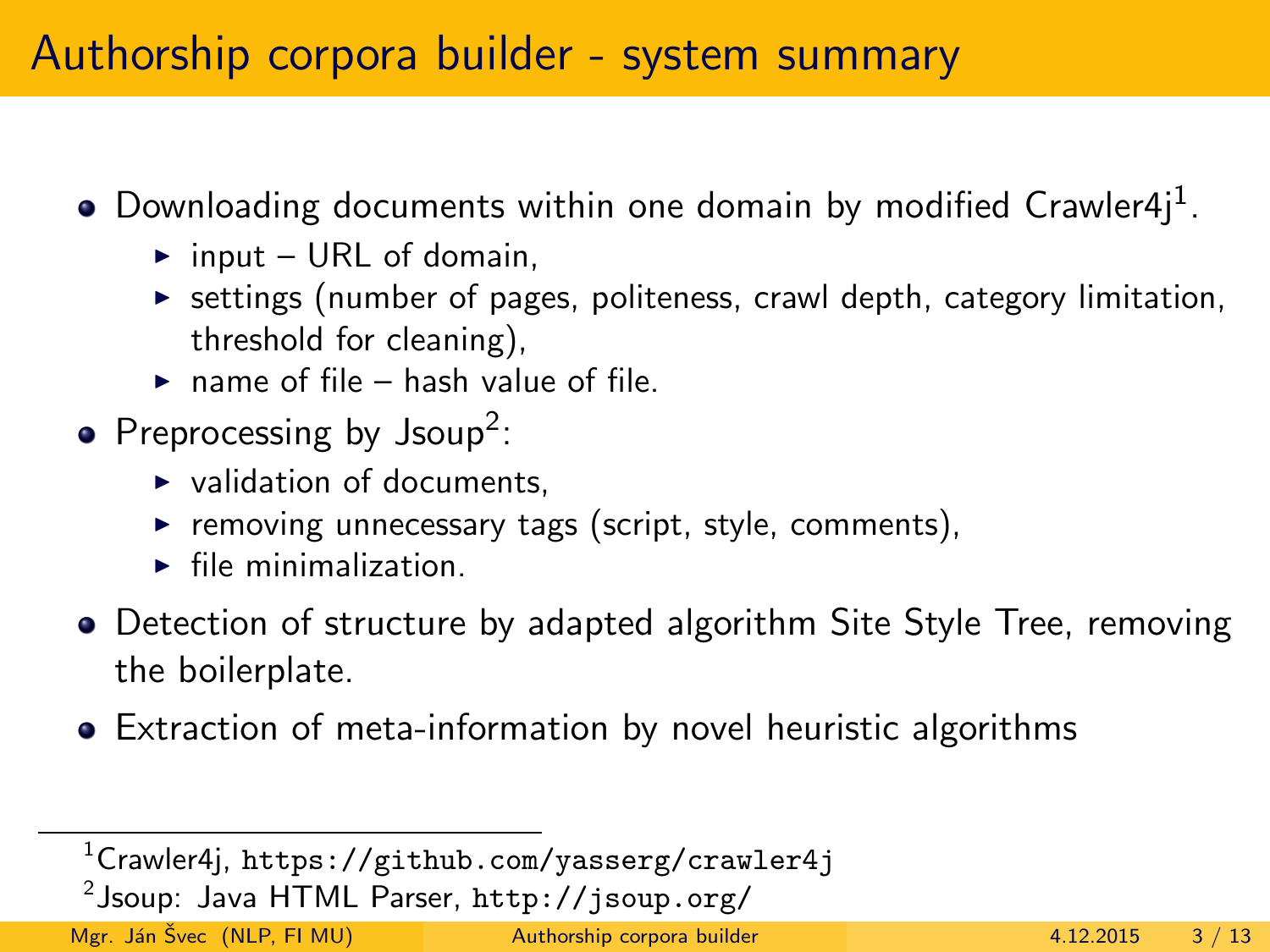### Sample of Site Style Tree



• SST – web domain in one structure; consists of 2 types of nodes:

- $\triangleright$  style node (dashed) contains number of pages of particular layout,
- $\triangleright$  element node (solid) corresponds with tag in DOM tree.

Mgr. Ján Švec (NLP, FI MU) <sup>[Authorship corpora builder](#page-0-0) 4.12.2015 4/13</sup>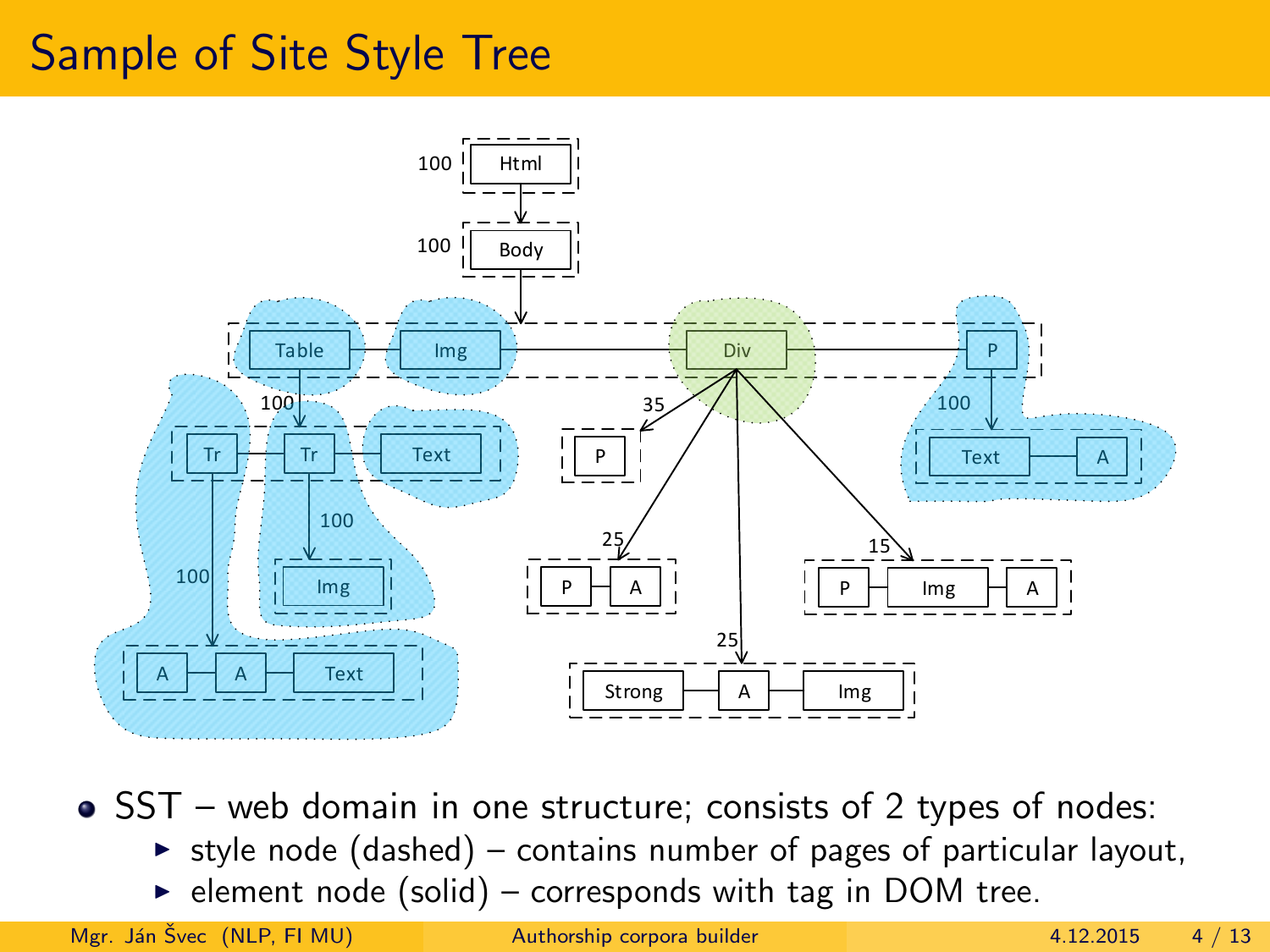#### Determining node importance

We used a metric, which measures the importance of element node:

$$
NodeImp(E) = \begin{cases} -\sum_{i=1}^{l} p_i \cdot log_m p_i & \text{if } m > 1 \\ 1 & \text{if } m = 1 \end{cases}
$$
 (1)

For particular element node E:

m is number of all pages,

I is number of child style nodes of  $E$ ,

 $p$  is a probability that web page uses *ith* child style node of  $E$ .

• m  $= 100$ , l  $= 4$ , p  $= 0.35$ ; 0.25; 0.25; 0.15; threshold  $= 0.2<sup>3</sup>$ 

 $\bullet$  −0.35 log<sub>100</sub> 0.35 − 2  $\ast$  (0.25 log<sub>100</sub> 0.25) − 0.15 log<sub>100</sub> 0.15 = 0.292

- If computed value is higher than threshold, node is important.
- $\bullet$  0.292  $> 0.2$  = node is important

 $^3$ experimentally set after cleaning of small number of pages (20) with different threshold values and comparing results

Mgr. Ján Švec (NLP, FI MU) <sup>[Authorship corpora builder](#page-0-0) 4.12.2015 5 / 13</sup>

Example: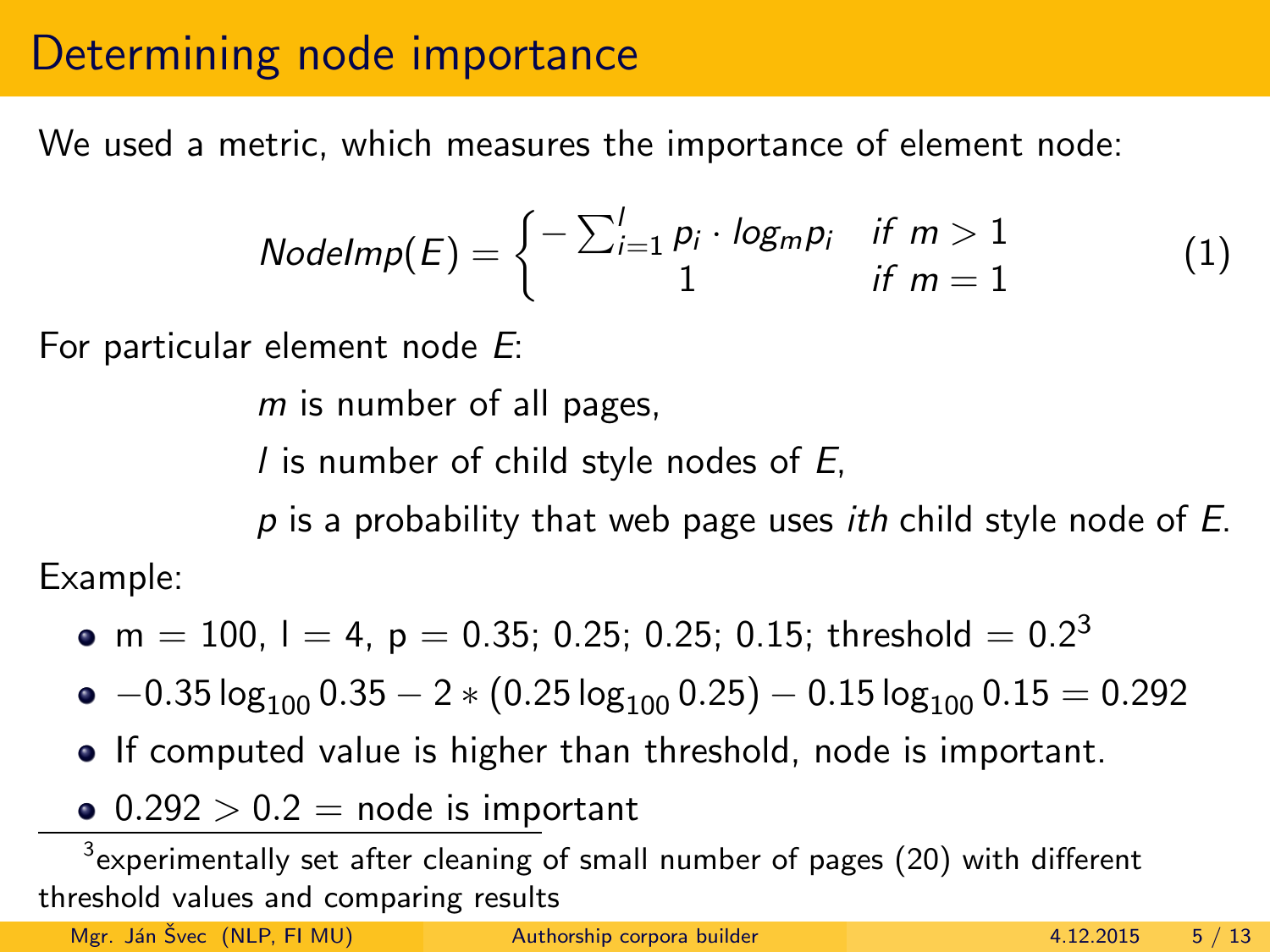#### Extraction of meta-information by heuristic algorithms

- Author find an expression "author(s)" attributes of every tag,
	- $\triangleright$  female surnames searching suffixes "ová",
	- $\triangleright$  search for "napísal" or "vlozil" and nearest word in SST.
- Date regular expression in EU format (in order: day, month, year),
	- $\triangleright$  search for relative dates (today, yesterday, written before x minutes),
	- ▶ conversion to regular date format DD.MM.YYYY (based on file creation date).
- Title tag <h1> or <title>; attribute "title" of tag <meta/>,
	- $\triangleright$  removal of server name in title "IDNES.cz Novoroční projev",
	- $\triangleright$  intersection of titles within one domain (in SST).
- Article text removing already found meta-information.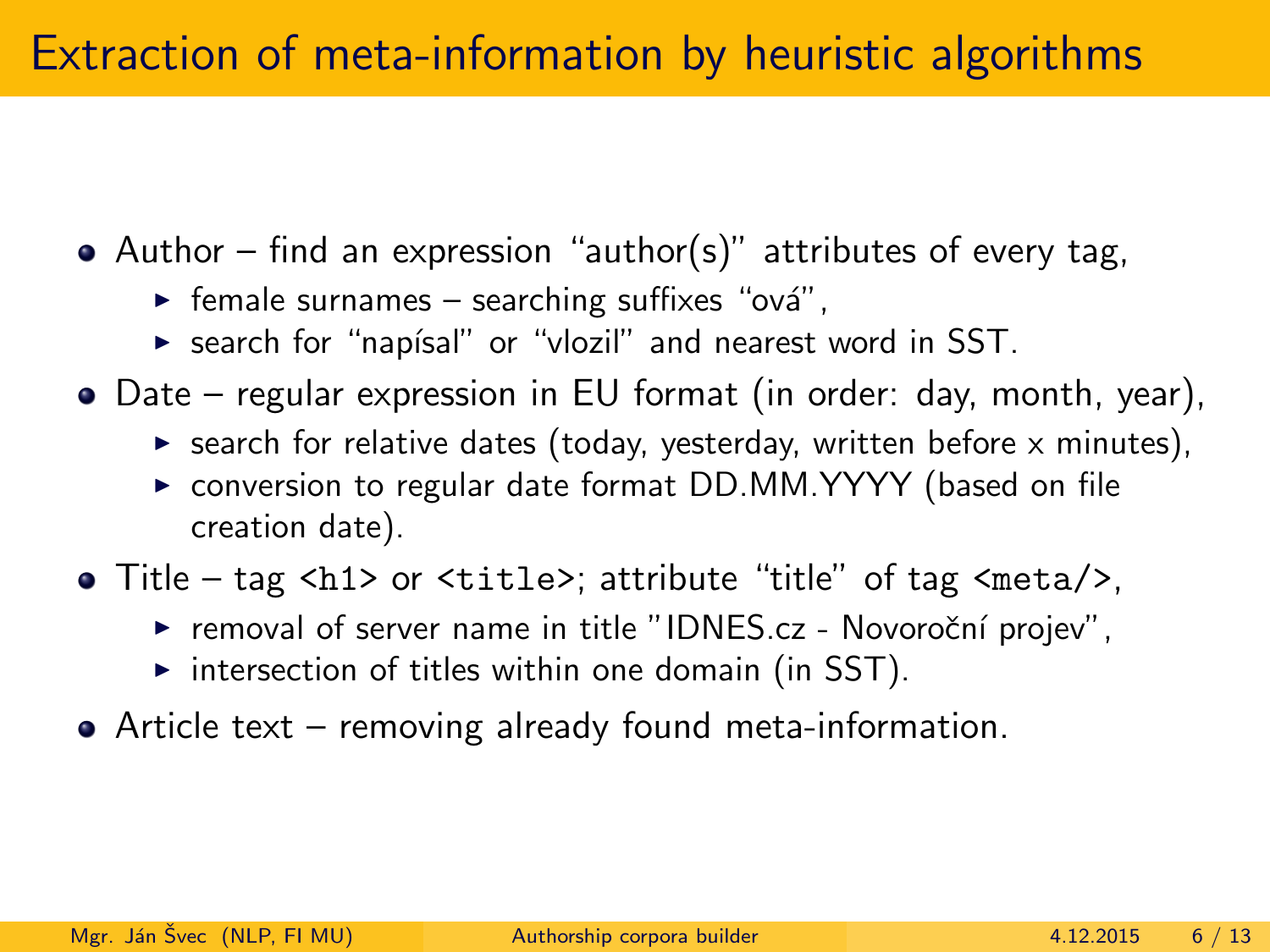#### **Results**



- Data is from 15 sites with articles, we analysed 2000 documents from each site
- Success rate of the algorithm (counting true/false) is 89,3 %.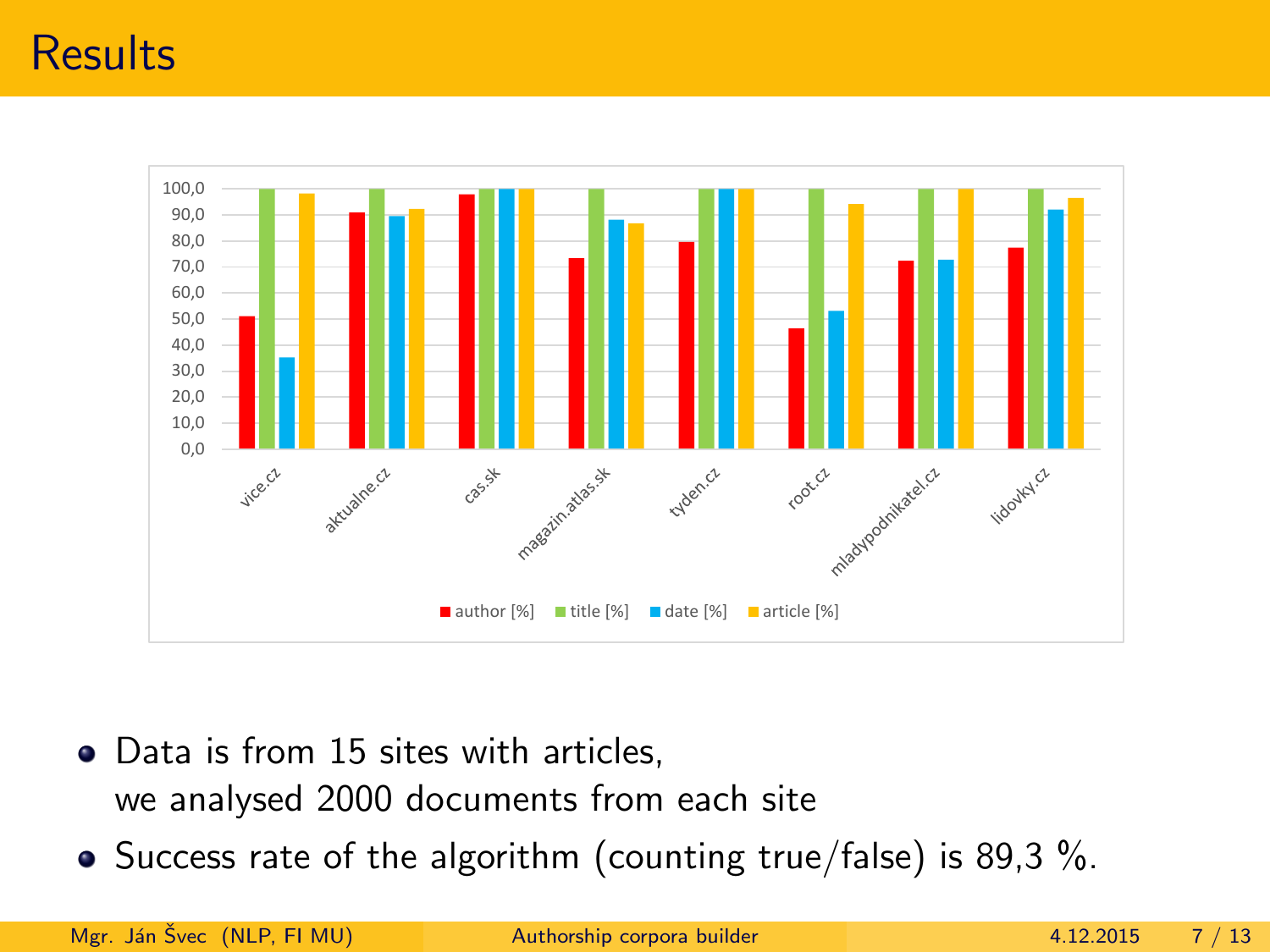#### Author classification



- News agency in our data mostly: "CTK", "TASR" and "SITA",
- abbreviations author name in short form (two or three letters),
- **•** staff article signed by name of web site, "staff" or "archive",
- name and surname full name of author.

Mgr. Ján Švec (NLP, FLMU) <sup>2</sup> [Authorship corpora builder](#page-0-0) 4.12.2015 8 / 13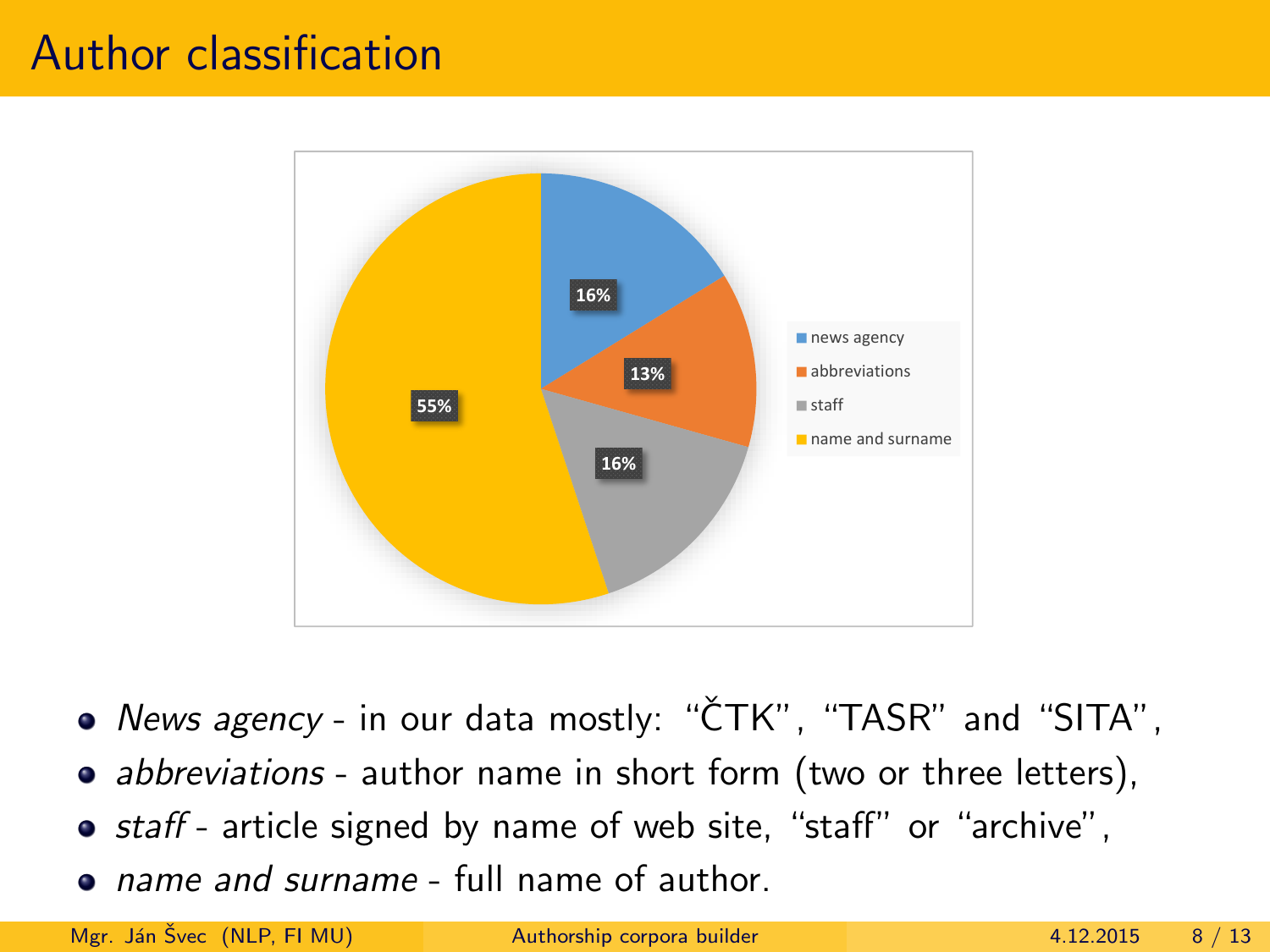## Authorship attribution example

| Author count | True | False | Accuracy | <b>Baseline</b> |
|--------------|------|-------|----------|-----------------|
|              |      |       | 75.00%   | $50.00\%$       |
|              | 6    |       | 85.71%   | 25.00%          |
|              |      | 11    | 38.89%   | 12.50%          |
| 16           | 19   | 15    | 55.88%   | 6.25%           |
| 32           | 22   | 53    | 29.33%   | 3.12%           |

Table 1: zpravy.idnes.cz

- We selected 2, 4, 8, 16 or 32 authors with at least 2 documents.
- Documents were divided to train (candidate) set and test (evaluation) set.
- Used stylometry techniques: word-length frequencies, stop-words frequencies, punctuation n-grams frequencies.
- For each data set and candidate count, accuracy was measured and baseline established (baseline is  $\frac{1}{\text{number of candidate authors}}$ ).

Mgr. Ján Švec (NLP, FI MU) <sup>[Authorship corpora builder](#page-0-0) 4.12.2015 9 / 13</sup>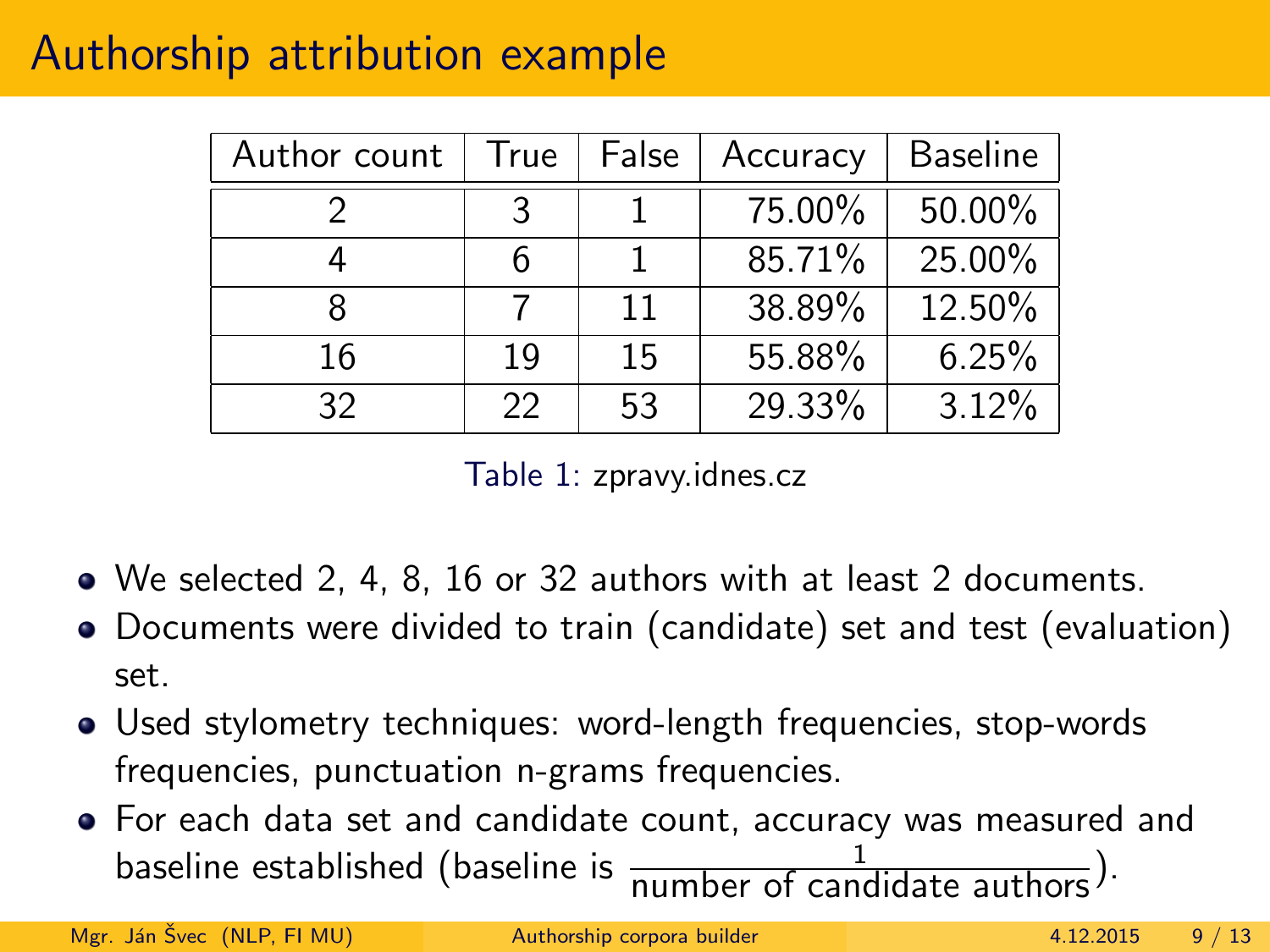- Expand corpora by analyzing web discussions and multiple articles on one page.
- Increase the precision by adding new heuristics for searching meta-information.
- Enhancement for search on several types of websites (internet encyclopedia, social networks, etc.).
- Search more types of information (category).
- Expand corpora by extending heuristics for more languages.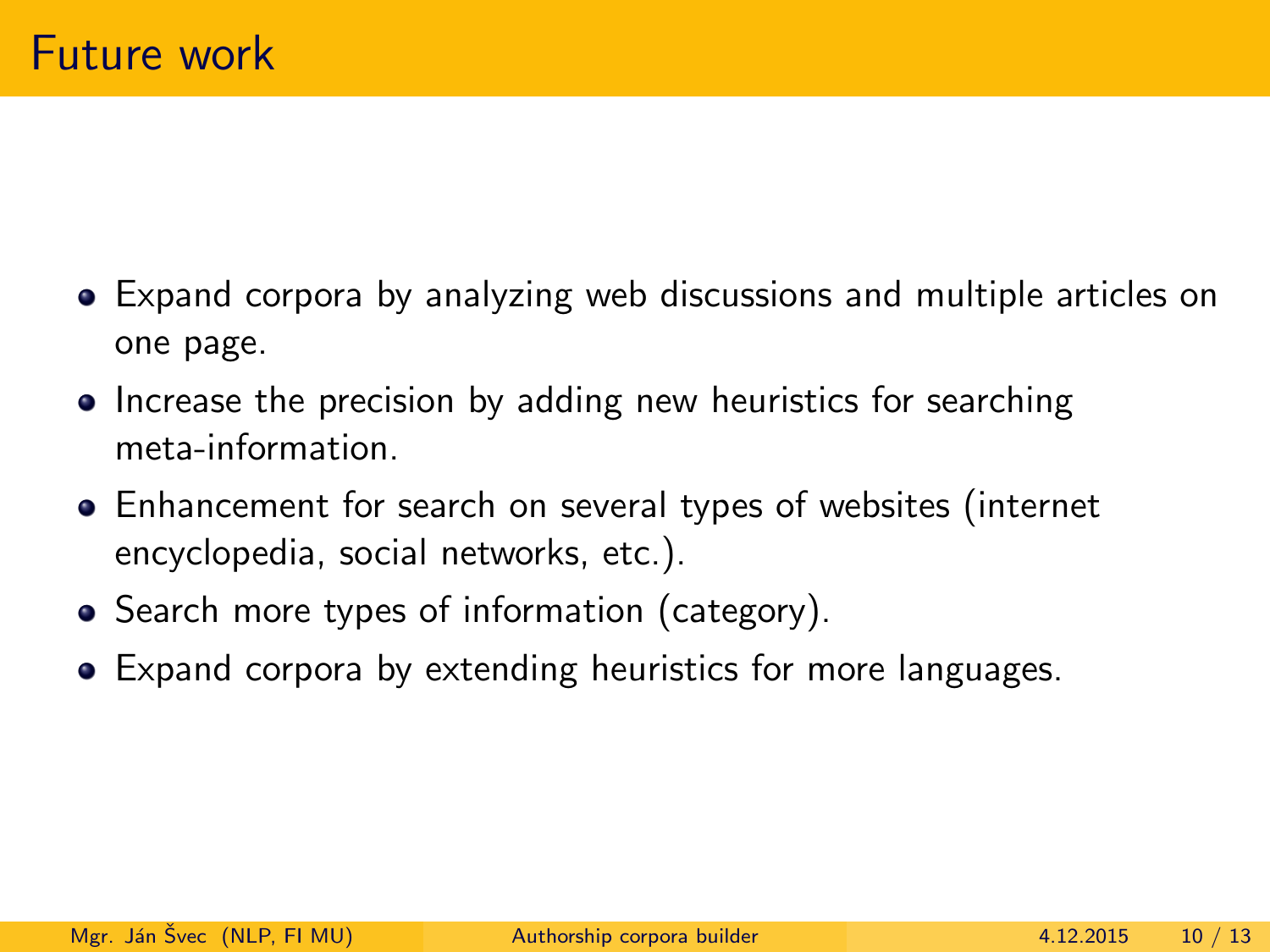- Our tool Authorship corpora builder was used to built Slavonic corpus.
- The stylometry corpus contains 30 000 articles grouped by author.
- Data was used for authorship attribution experiment.
- Data is published online on: <https://nlp.fi.muni.cz/projekty/acb/preview>.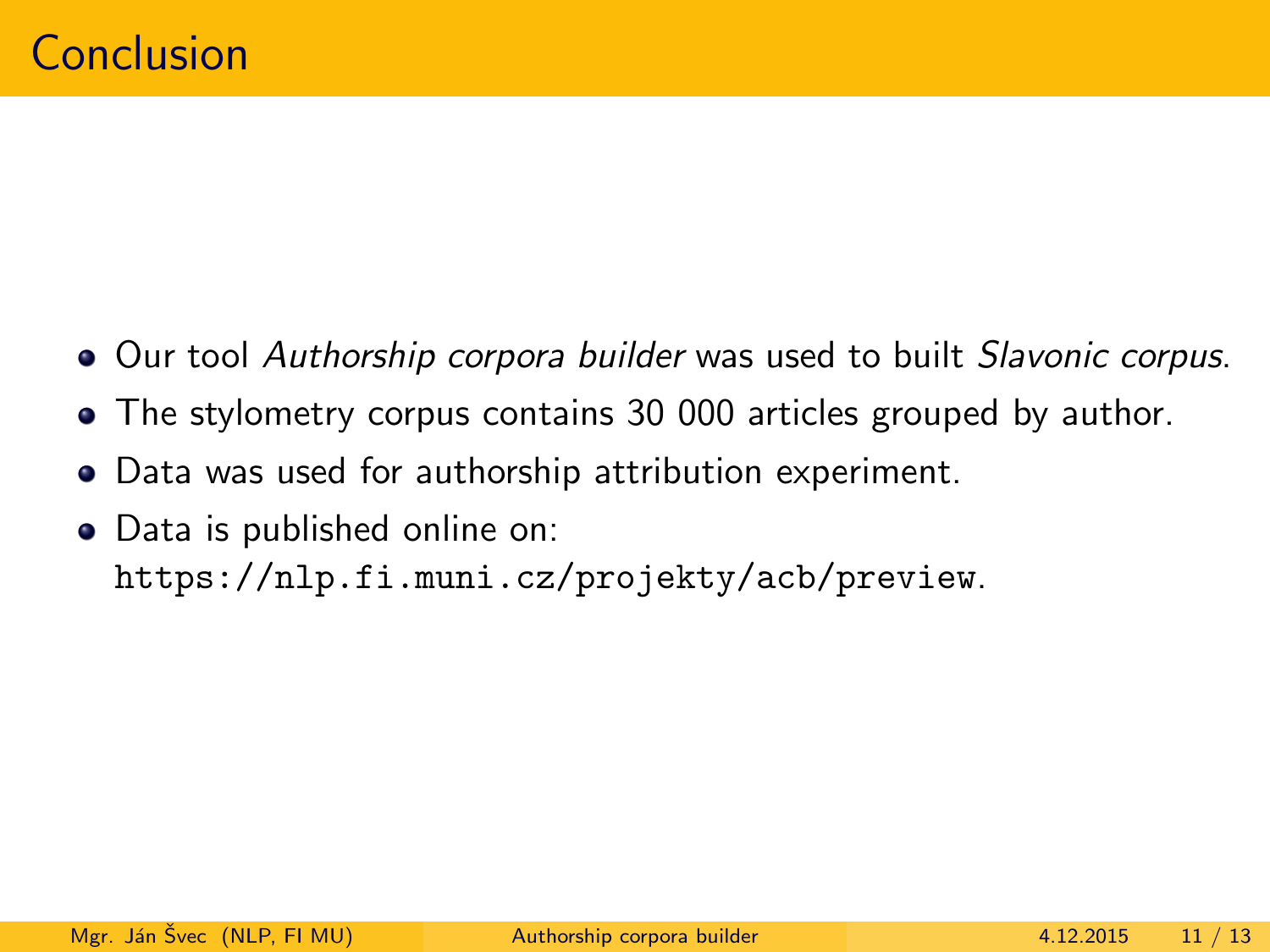

# Thank you for your attention.

Mgr. Ján Švec (NLP, FI MU) <sup>[Authorship corpora builder](#page-0-0) 4.12.2015 12 / 13</sup>